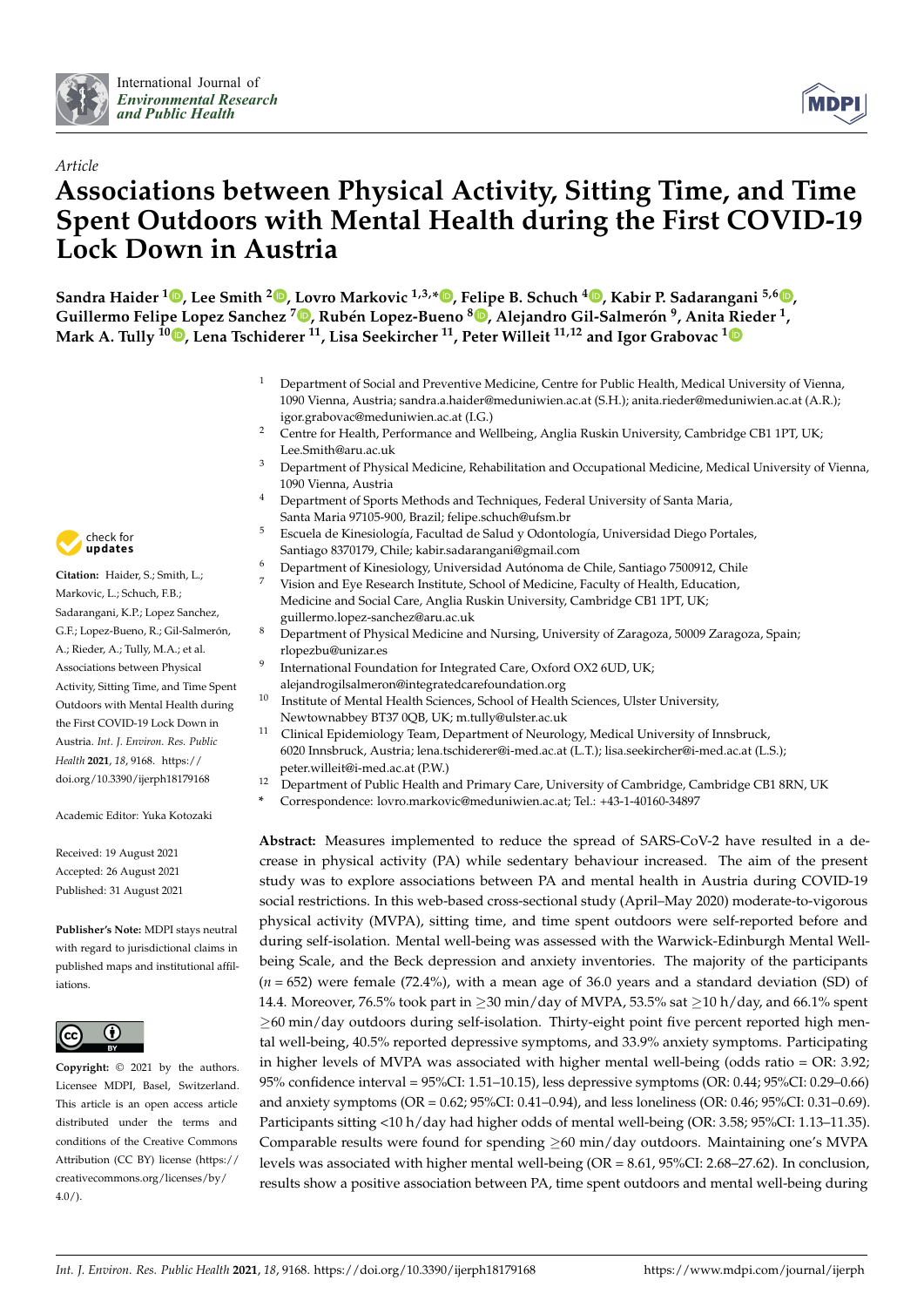COVID-19 social restrictions. Interventions aiming to increase PA might mitigate negative effects of such restrictions.

**Keywords:** COVID-19; physical activity; mental health; sitting time; Austria

### **1. Introduction**

To reduce the spread and infection rate of SARS-CoV-2, the virus that causes coronavirus disease 2019 (COVID-19), the World Health Organisation (WHO) and various governments have enforced and are still enforcing public health interventions to promote physical distancing [\[1\]](#page-9-0). Additionally, individuals are encouraged to take up vaccination opportunities, wear masks, keep rooms well-ventilated, pay more attention to personal hygiene using hydroalcoholic gels, and go into self-isolation, whenever necessary. In Austria, the first "lockdown" measures were implemented on the 16 March 2020. The specific measures introduced by the Austrian government included limiting mobility, and individuals were advised to stay at home and limit their outings to the essentials such as buying food, going to the pharmacy or using medical services. Additionally, educational institutions and nonessential businesses (such as restaurants and bars, gyms, museums, theatres) were closed, and individuals were advised to work remotely (whenever possible) [\[2,](#page-9-1)[3\]](#page-9-2). From 14 April onwards, some restrictions had been lifted. At the beginning of May, some of the sports facilities were also reopened and meetings of up to ten individuals in public spaces were permitted. Finally, on 15 May, museums as well as restaurants reopened with an extended curfew of 11 PM [\[2,](#page-9-1)[3\]](#page-9-2).

Studies from various countries have shown that during the COVID-19 pandemic physical activity (PA) decreased while sedentary behaviour increased. This was shown in various cross-sectional studies worldwide  $[4-10]$  $[4-10]$ , and confirmed by several review articles [\[11,](#page-9-5)[12\]](#page-9-6). Similar to international trends, studies from Austria have shown that during the COVID-19 pandemic, PA levels decreased by up to 48.9% [\[12](#page-9-6)[,13\]](#page-9-7). Additionally, it was reported that mental health worsened in the general population during the pandemic [\[14](#page-9-8)[,15\]](#page-9-9). For example, one study carried out in Austria reported an increase of severe depressive symptoms from 3% before the first COVID-19 lockdown to 6% during the COVID-19 pandemic [\[16\]](#page-9-10).

Literature also suggests that the reduction in PA levels may have negative consequences on mental health [\[8\]](#page-9-11), and is possibly associated with an increase in symptoms of anxiety and depression. Studies have demonstrated that PA is associated with lower anxiety and depression, while sedentary behaviour is associated with their increase [\[17](#page-9-12)[–19\]](#page-9-13). Emerging data from the COVID-19 pandemic shows similar results [\[13,](#page-9-7)[20–](#page-9-14)[22\]](#page-10-0), overall increasing the need to include PA as a health-promoting activity to reduce the mental health burden. It is noteworthy that, to the best of the authors' knowledge, there are only few studies looking at the association between time spent outdoors and mental health. One of these studies, conducted in the USA, was able to show that individuals who increased or maintained the amount of time spent outdoors during the pandemic had lower level of stress and better positive mental health conditions compared to those who did not [\[23\]](#page-10-1).

The purpose of the present study was to assess the association between PA and mental health among Austrians during the COVID-19 lock-down. In order to examine this association, also changes in PA levels and mental health status were investigated.

The results of this study may assist in creating appropriate strategies to mitigate mental health problems for future similar scenarios.

#### **2. Material and Methods**

#### *2.1. Study Design and Recruitment*

The present analysis is an evaluation of a cross-sectional study conducted in Austria. The survey was conducted online hosted on the Social Science Survey Platform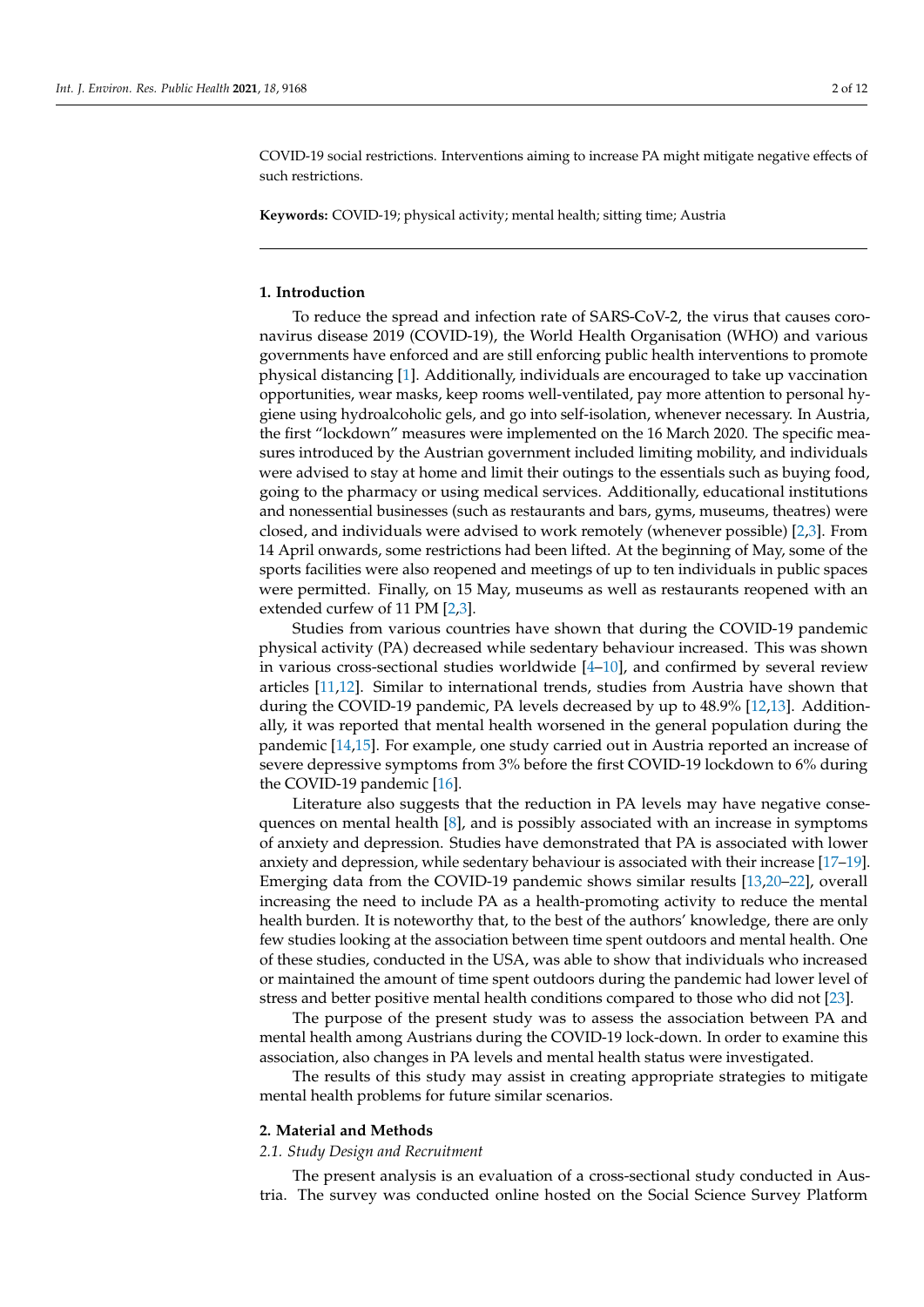[\(www.soscisurvey.de/COVID\\_studie,](www.soscisurvey.de/COVID_studie) accessed on 16 April 2020) between 16 April and 16 May 2020, during the "first" lockdown enforced in Austria. Due to the given circumstances of physical distancing, participants were recruited via social media (e.g., Facebook, Twitter), printed media articles, and through word of mouth in existing researcher networks. The following inclusion criteria were applied: (i) age  $\geq$ 18 years, (ii) currently living in Austria, and (iii) self-isolating due to the COVID-19 pandemic. Self-isolation was defined as staying at home and only leaving the household for essential activities such as working, food shopping or visiting the pharmacy or a health professional.

## *2.2. Ethical Statement*

The study was approved by the Ethics Committee of the Medical University of Vienna on 14 April 2020 (number 1331/2020).

#### *2.3. Study Variables*

A total of 73 questions were included in the survey. In this study, variables associated with demographic data, PA, and psychological conditions were used for analysis.

## 2.3.1. Demographic Data

The following data were collected: age, gender, marital status, net household income per year, employment status, current smoking status (yes, no), and alcohol intake (yes, no). If the participant indicated that they smoked or were drinking alcohol, they were asked a follow-up question on the number of cigarettes or alcoholic they consumed daily before and after the lockdown. Furthermore, previous mental and physical illnesses were surveyed by the questions "Have you ever been diagnosed with a mental illness by a doctor?" and "Have you ever been diagnosed with one or more chronic physical illnesses by a doctor?", with suggested diseases and a multiple-choice option (e.g., obesity, high blood pressure, heart attack, angina pectoris and other coronary artery diseases, other diseases of the heart, osteoarthritis, chronic neck pain).

#### 2.3.2. Physical Activity Factors

All questions on PA were assessed through the use of the modified short form of the International Physical Activity Questionnaires (IPAQ) [\[24\]](#page-10-2), in the validated German language version [\[25\]](#page-10-3). As such, the following questions were asked:

- Moderate-to-vigorous physical activity (MVPA)/day was assessed with the questions "Since you have been in home isolation, on average, how much time per day do you spend in moderate/vigorous physical activity?" Prior to analysis, data were checked for plausibility in the following ways: (1) if participants reported hours instead of minutes, or vice-versa, these values were transformed; (2) we have removed all entries reporting >16 h of MVPA [\[26\]](#page-10-4); (3) we have deleted unrealistic data. For logistic regression analyses, MVPA was dichotomized into  $\geq$ 30 min/day and <30 min/day, following WHO recommendations [\[27\]](#page-10-5).
- Sitting time/day was assessed with the question "Since you have been in home isolation, on average how much time per day do you spend sitting?" For logistic regression models, sitting time was treated as a dichotomous variable (<10 h sitting time/day;  $\geq$ 10 h sitting time/day). This cut-off is based on the study of Gibson and colleagues [\[28\]](#page-10-6).
- Time spent outdoors/day was asked with the question "Since you have been in home isolation, on average how much time per day do you spend outdoors?" Time spent outdoors was also dichotomised based on the median split of the present study (≥60 min/day; <60 min/day).

Identical questions were used to assess PA behaviour prior to self-isolation.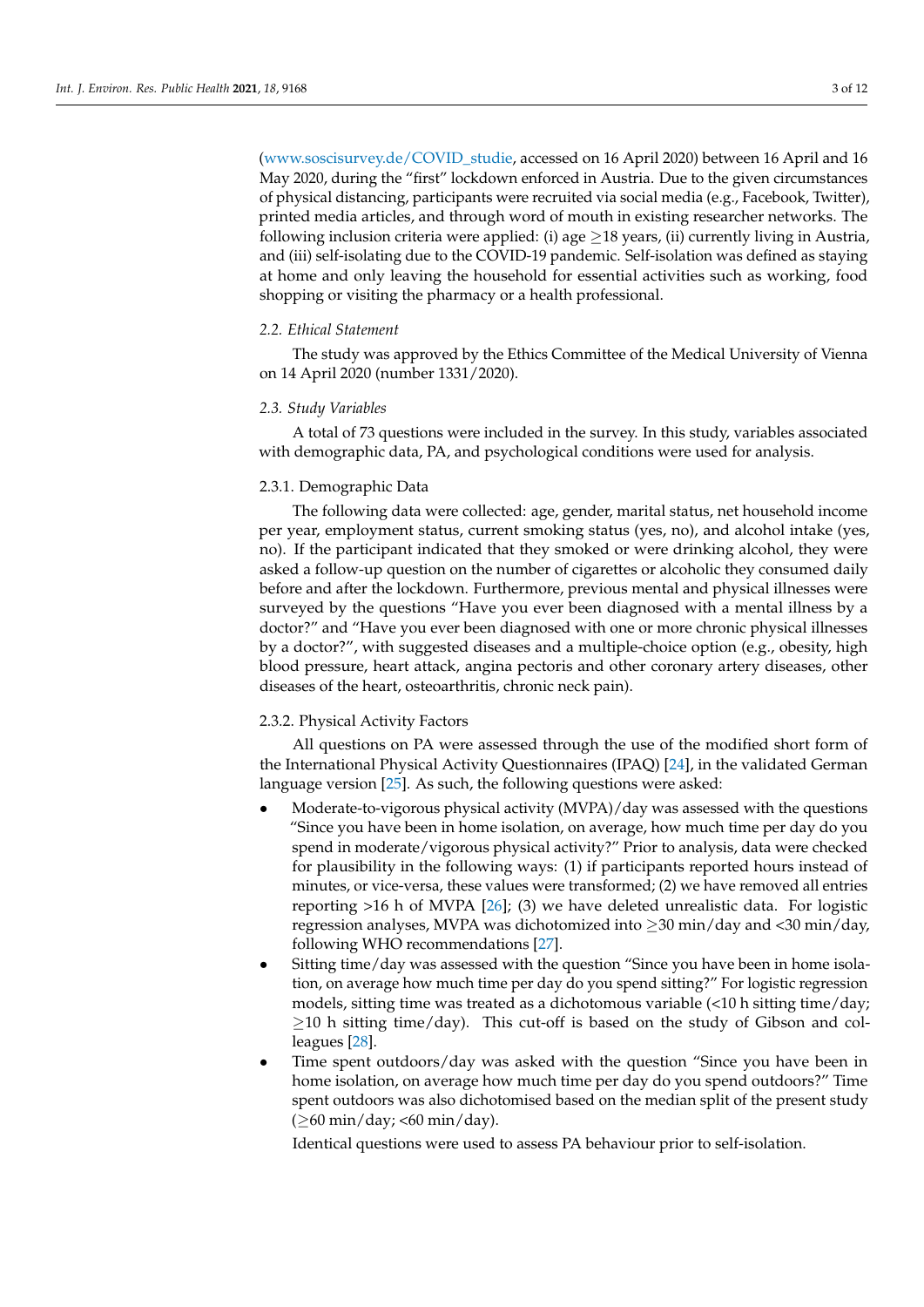## 2.3.3. Psychological Factors

Within this study mental health and psychological factors were assessed using four instruments:

- Warwick-Edinburgh Mental Well-being Scale short form (SWEMWBS): Mental wellbeing was categorized into four types, using the SWEMWBS [\[29\]](#page-10-7); probable depression (scores 7–17), possible depression (scores 18–20), average mental well-being (scores 21–27), and high mental well-being (scores 28–35) [\[30\]](#page-10-8).
- Beck Depression Inventory (BDI): Originally, the level of depression is categorized into four types using the validated German version of BDI [\[31\]](#page-10-9); no depression (scores 0–9), mild (10–18), moderate (19–29), and severe depression (30–63) [\[32\]](#page-10-10). In our analysis individuals scoring between 10–63 points were described as exhibiting symptoms of depression.
- Beck Anxiety Inventory (BAI): Originally, the level of anxiety is categorized into four types using the validated German version of the BAI [\[33\]](#page-10-11); minimal anxiety (scores 0–7), mild anxiety (scores 8–15), moderate anxiety (scores 16–25), severe anxiety (scores 26–63) [\[34\]](#page-10-12). In our analysis, individuals with 8–63 points were described as having symptoms of anxiety.
- Three Item Loneliness Scale (TILS): Experienced loneliness was measured using the TILS [\[35\]](#page-10-13); lonely (3–5 points), not lonely (6–9 points).

## *2.4. Statistical Analysis*

In analysing variables, we only used participants with given information on mental health and PA. In order to explore associations between MVPA, sitting time, time spent outdoors, and covariates indicating mental health outcomes, three logistic regression models were calculated, adjusted for age, gender, marital status, employment, household income, smoking and alcohol consumption, diagnosed chronic physical disease and mental illness, respectively. Logistic regression was also used to investigate if individuals who could maintain their MVPA behaviour during the pandemic were less affected by depression, anxiety, and loneliness. For this purpose, individuals were dichotomised into those who maintained the same levels or increased PA and those who decreased PA as compared to pre-pandemic times. These logistic regression models were adjusted in the same way as described above. All statistical analyses were performed with SPSS version 22.0 (BMI, Armonk, NY, USA).

## **3. Results**

A total of 652 adults completed the survey. The sample predominantly consisted of women, and young adults, with a mean age of 36.0 years and a standard deviation (SD) of 14.4 (range: 18–92 years), who were single, divorced, widowed or separated. The majority were employed. The full details of the overall sample, stratified by the time spent in MVPA, sitting time, and time spent outdoors are shown in Table [1.](#page-4-0)

Change in PA patterns before and during isolation are shown in Table [2.](#page-4-1) As such MVPA and time spent outdoors decreased, while sitting time increased.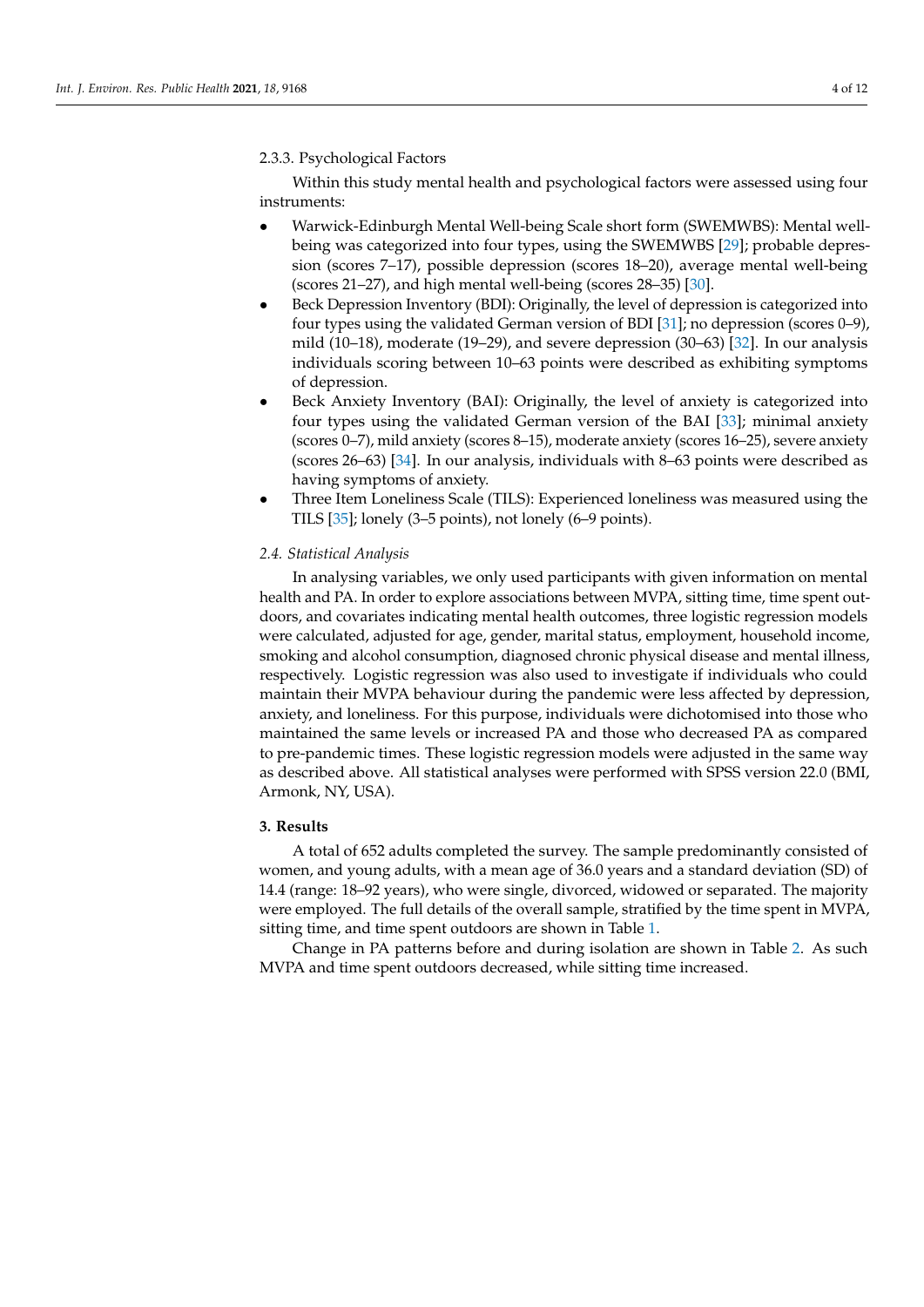<span id="page-4-0"></span>

| Variables             | No $\left(\% \right)$ | $\geq$ 30 MVPA min/Day | <10 Sitting Hours/Day | $\geq$ 60 min Outdoors/Day |  |  |
|-----------------------|-----------------------|------------------------|-----------------------|----------------------------|--|--|
|                       | Overall               | 498 (76.5)             | 415 (53.5)            | 514 (66.1)                 |  |  |
| Age                   |                       |                        |                       |                            |  |  |
| 18-34 years           | 373 (56.2)            | 76.3                   | 46.7                  | 61.1                       |  |  |
| 35-64 years           | 256 (38.6)            | 75.1                   | 59.6                  | 71.5                       |  |  |
| $\geq$ 65 years       | 35(5.3)               | 88.6                   | 80.0                  | 80.0                       |  |  |
| Gender                |                       |                        |                       |                            |  |  |
| Female                | 481 (72.4)            | 78.9                   | 55.5                  | 68.3                       |  |  |
| Male                  | 176 (26.5)            | 70.7                   | 49.1                  | 60.9                       |  |  |
| Nonbinary, transfer,  | 7(1.1)                | 57.1                   | 28.6                  | 42.9                       |  |  |
| or intersex           |                       |                        |                       |                            |  |  |
| Marital status        |                       |                        |                       |                            |  |  |
| Married or registered | 167(25.2)             | 80.5                   | 65.1                  | 76.0                       |  |  |
| partnership           |                       |                        |                       |                            |  |  |
| In a relationship but | 231 (34.8)            | 77.6                   | 47.7                  | 62.2                       |  |  |
| not married           |                       |                        |                       |                            |  |  |
| Single, divorced,     | 266 (40.1)            | 72.4                   | 51.8                  | 63.3                       |  |  |
| widowed, separated    |                       |                        |                       |                            |  |  |
| Net household         |                       |                        |                       |                            |  |  |
| income per year       |                       |                        |                       |                            |  |  |
| $<16,000$ €           | 165(25.9)             | 80.2                   | 53.4                  | 64.8                       |  |  |
| 16,000-26,000€        | 136 (20.5)            | 78.0                   | 53.4                  | 67.6                       |  |  |
| 26,001-41,000€        | 169(25.5)             | 74.4                   | 50.9                  | 67.3                       |  |  |
| 41,001-60,000€        | 120 (18.1)            | 77.1                   | 55.1                  | 63.0                       |  |  |
| >60,000 €             | 74 (11.1)             | 69.0                   | 57.5                  | 68.5                       |  |  |
| Employment status     |                       |                        |                       |                            |  |  |
| Employed              | 390 (58.7)            | 73.5                   | 51.8                  | 63.8                       |  |  |
| Student               | 200 (30.1)            | 80.3                   | 48.4                  | 66.7                       |  |  |
| Homemaker             | 9(1.4)                | 100                    | 100                   | 88.9                       |  |  |
| Retired, not able to  | 49 (7.4)              | 83.7                   | 79.6                  | 81.6                       |  |  |
| work                  |                       |                        |                       |                            |  |  |
| Unemployed            | 16(2.4)               | 66.7                   | 50.0                  | 56.3                       |  |  |
| Current smoking       | 112 (16.9)            | 72.7                   | 47.7                  | 65.2                       |  |  |
| status, yes           |                       |                        |                       |                            |  |  |
| Alcohol intake, yes   | 399 (60.1)            | 76.8                   | 51.9                  | 64.4                       |  |  |
| Diagnosed chronic     | 269 (40.5)            | 74.0                   | 44.5                  | 63.5                       |  |  |
| physical illness, no  |                       |                        |                       |                            |  |  |
| Diagnosed mental      | 513 (77.3)            | 75.6                   | 54.5                  | 59.3                       |  |  |
| illness, no           |                       |                        |                       |                            |  |  |

**Table 1.** Participants' characteristics.

Categorical variables are shown as percentages (%). No = number; MVPA = moderate to vigorous physical activity.

**Table 2.** Change in physical activity patterns before and during isolation.

<span id="page-4-1"></span>

| <b>Physical Activity</b>                    | Before       | <b>Isolation</b> |
|---------------------------------------------|--------------|------------------|
| $>$ 30 min/min of MVPA                      | 89.0%        | 76.3%            |
| Median sitting h/day (IQR)                  | $8(5-9)$     | $9(6-12)$        |
| Median time spent outdoors min/day<br>(IQR) | 120 (90–180) | $60(30-180)$     |

MVPA = moderate to vigorous physical activity; IQR = interquartile range.

In terms of mental health and wellbeing (Table [3\)](#page-5-0) the majority had average mental wellbeing. Based on the BDI score, 40.7% were classified as having depression. Additionally, 33.3% showed signs of anxiety. According to the TILS, nearly half of the participants indicated feeling lonely.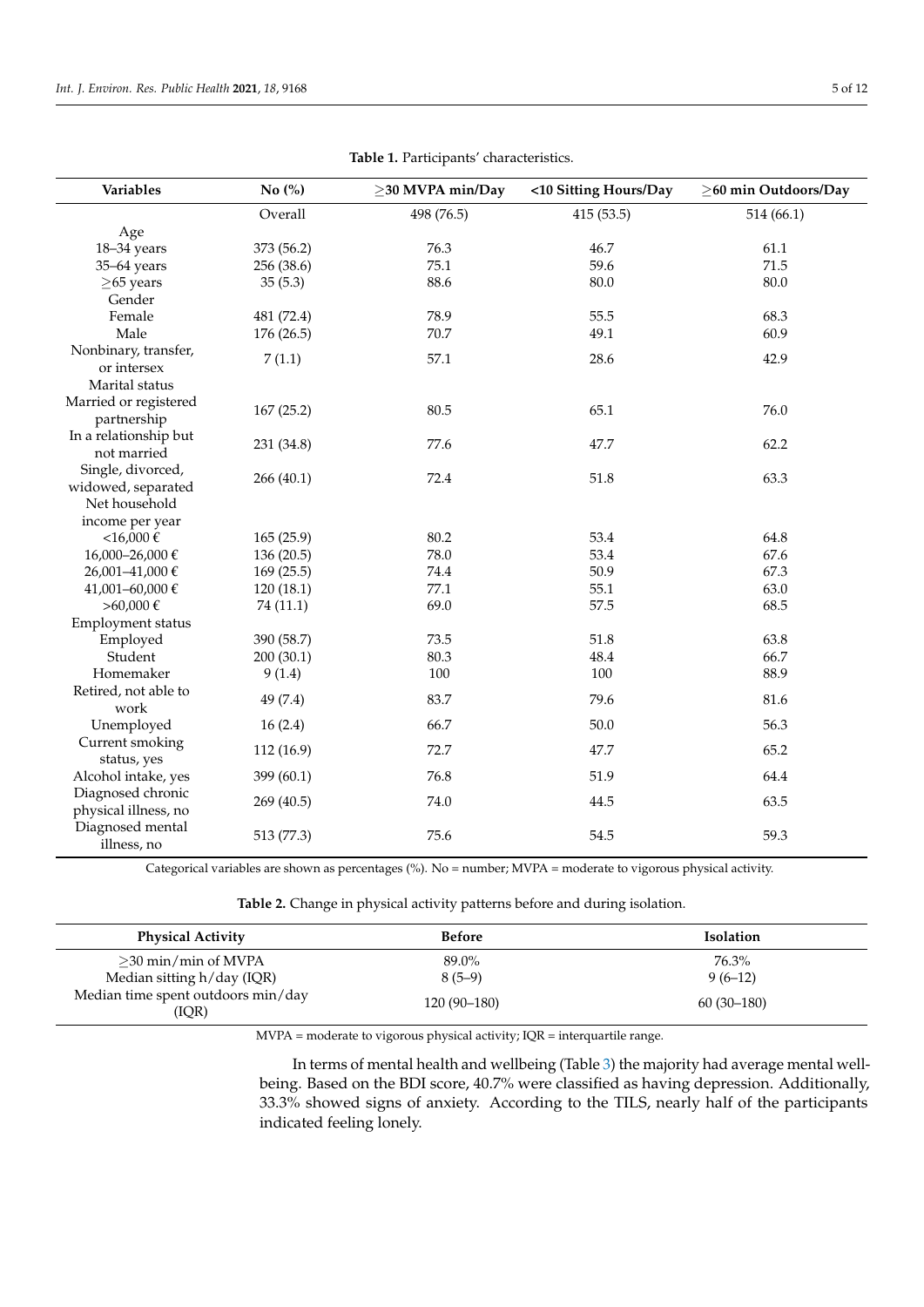<span id="page-5-0"></span>

|                               | m(SD);<br>Median (IQR);<br>$\%$ | $\geq$ 30 MVPA min/Day | <10 Sitting Hours/Day | $\geq$ 60 min Outdoors/Day |
|-------------------------------|---------------------------------|------------------------|-----------------------|----------------------------|
| Warwick-Edinburgh             |                                 |                        |                       |                            |
| Mental Well-being             | 25.7(4.3)                       | 26.0(4.2)              | 26.5(4.1)             | 26.1(4.2)                  |
| <b>Scale Short form</b>       |                                 |                        |                       |                            |
| Probable depression           | 25(3.9)                         | 56.5                   | 20.0                  | 44.4                       |
| $(7-17$ points)               |                                 |                        |                       |                            |
| Possible depression           | 57(8.8)                         | 62.5                   | 49.1                  | 63.2                       |
| $(18-20 \text{ points})$      |                                 |                        |                       |                            |
| Average mental                |                                 |                        |                       |                            |
| well-being (21-27             | 314 (48.5)                      | 76.4                   | 51.3                  | 64.0                       |
| points)                       |                                 |                        |                       |                            |
| High mental well-being        | 252 (38.9)                      | 82.4                   | 60.7                  | 72.6                       |
| $(28-35 \text{ points})$      |                                 |                        |                       |                            |
| <b>Beck Depression</b>        | $7.5(3-13)$                     | $7(3-12)$              | $6(2-12)$             | $7(3-12)$                  |
| Inventory                     |                                 |                        |                       |                            |
| No depression (0-9<br>points) | 381 (59.3)                      | 82.0                   | 60.1                  | 70.9                       |
| Depression (10-63             |                                 |                        |                       |                            |
| points)                       | 261 (40.7)                      | 69.8                   | 44.4                  | 59.8                       |
| <b>Beck Anxiety</b>           |                                 |                        |                       |                            |
| Inventory                     | $7.4(1-10)$                     | $4(1-9)$               | $4(1-9)$              | $4(1-9)$                   |
| No anxiety (0-7 points)       | 424 (66.7)                      | 79.5                   | 57.3                  | 70.0                       |
| Anxiety (8-63 points)         | 212(33.3)                       | 71.5                   | 46.2                  | 58.5                       |
| <b>Loneliness Scale</b>       |                                 |                        |                       |                            |
| Lonely (3–5 points)           | 342 (52.5)                      | 82.3                   | 56.4                  | 70.5                       |
| Not lonely (6–9 points)       | 309 (47.5)                      | 70.3                   | $50.2\,$              | 61.5                       |

Descriptive data for continuous variables are shown in mean (m) and standard deviation (SD), if normally distributed, or in median and interquartile range (IQR), if data are non-normally distributed. Categorical variables are shown as percentages. No = Number; MVPA = moderate to vigorous physical activity.

> Further analysis showed no gender differences in mental well-being ( $p = 0.463$ ), depression ( $p = 0.158$ ), anxiety ( $p = 0.051$ ), or loneliness ( $p = 0.293$ ). There were also no significant differences in marital status regarding depression ( $p = 0.055$ ) and loneliness  $(p = 0.102)$ . However, a statistically significant difference was revealed for mental wellbeing ( $p = 0.030$ ), whereas 43.7% of singles and 50.7% of participants in a partnership showed high mental well-being. Additionally, 69.7% of individuals in a partnership had no anxiety versus  $60.6\%$  of singles ( $p = 0.027$ ).

> The results of the logistic regression analyses are presented in Table [4.](#page-6-0) Participants who spent ≥30 min/day of MVPA were almost four times more likely to have high mental well-being as assessed by the SWEMWBS score compared to those who spent <30 min/day of MVPA. They were also less likely to be depressed, and to show symptoms of anxiety or loneliness. Our findings also indicate that those sitting <10 h/day were more likely to have high mental well-being. They were also less likely to be depressed, compared to individuals who sat  $\geq$ 10 h/day. However, no statistically significant associations between sitting time and anxiety ( $p = 0.066$ ) or loneliness ( $p = 0.676$ ) were found.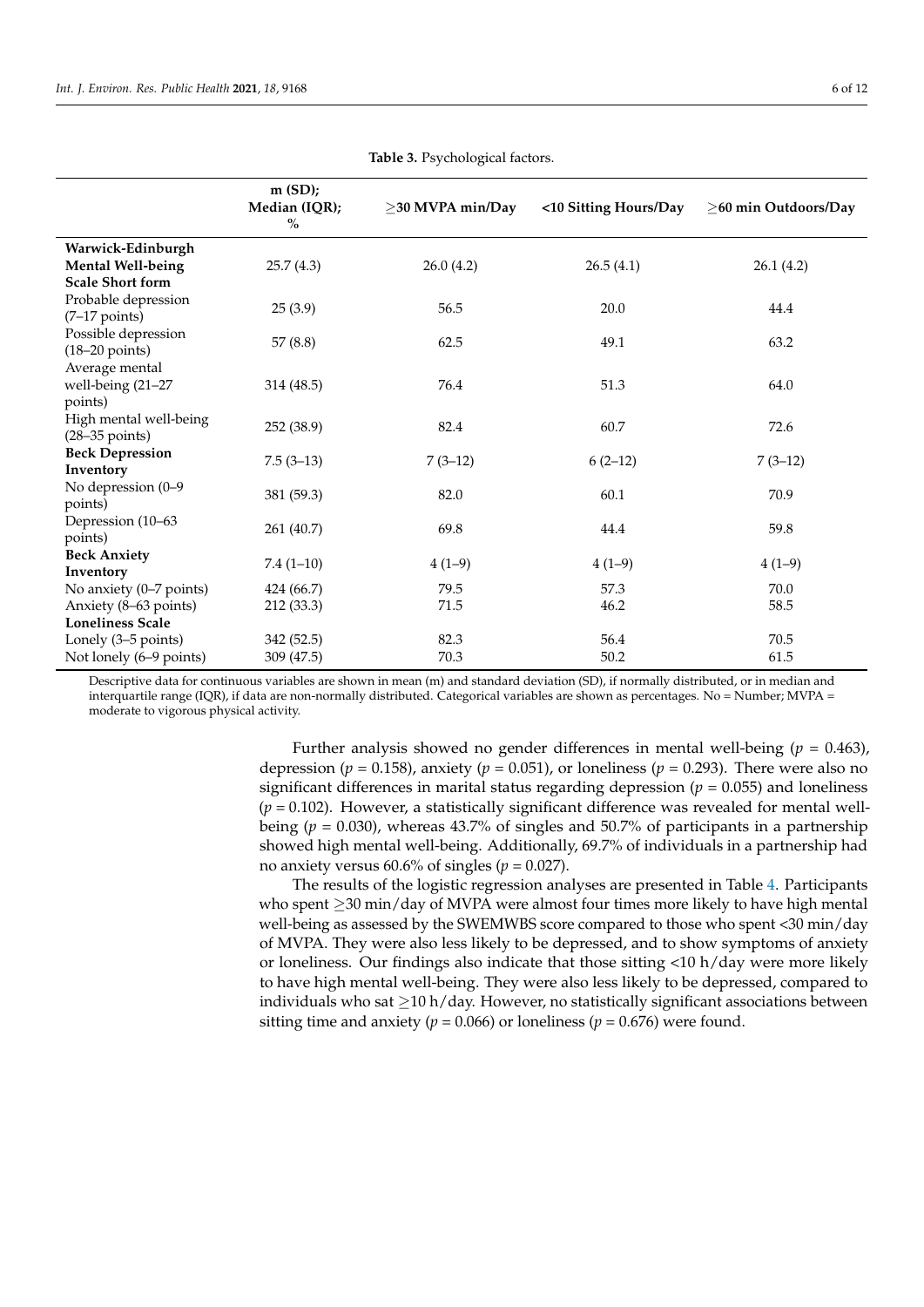<span id="page-6-0"></span>

|                                                                |                  | $>$ 30 Versus  |                             |           | <10 Versus    |                     |      | $>60$ Versus  |                  |
|----------------------------------------------------------------|------------------|----------------|-----------------------------|-----------|---------------|---------------------|------|---------------|------------------|
|                                                                | <30 MVPA min/Day |                | $\geq$ 10 Sitting Hours/Day |           |               | <60 min Outside/Day |      |               |                  |
|                                                                | OR               | 95% CI         | p                           | <b>OR</b> | 95% CI        | p                   | OR   | 95% CI        | $\boldsymbol{p}$ |
| Warwick-Edinburgh Mental Well-being Scale Short form (SWEMWBS) |                  |                |                             |           |               |                     |      |               |                  |
| Probable depression (7–17 points)                              |                  | 1.00           |                             |           | 1.00          |                     |      | 1.00          |                  |
| Possible depression (18–20 points)                             | 1.98             | $0.43 - 3.36$  | 0.732                       | 3.58      | 1.13-11.35    | 0.031               | 1.93 | $0.73 - 5.15$ | 0.187            |
| Average mental well-being (21-27 points)                       | 2.61             | 1.06–6.46      | 0.038                       | 3.48      | $1.22 - 9.92$ | 0.020               | 1.93 | 0.83.4.48     | 0.128            |
| High mental well-being (28–35 points)                          | 3.92             | $1.51 - 10.15$ | 0.005                       | 4.61      | 1.58-13.43    | 0.005               | 2.44 | $1.01 - 5.86$ | 0.047            |
| <b>Beck Depression Inventory (BDI)</b>                         |                  |                |                             |           |               |                     |      |               |                  |
| No depression $(0-9$ points)                                   |                  | 1.00           |                             |           | 1.00          |                     |      | 1.00          |                  |
| Depression (10–63 points)                                      | 0.44             | $0.29 - 0.66$  | < 0.001                     | 0.60      | $0.43 - 0.85$ | 0.004               | 0.68 | 0.48.0.96     | 0.030            |
| <b>Beck Anxiety Inventory (BAI)</b>                            |                  |                |                             |           |               |                     |      |               |                  |
| No anxiety (0–7 points)                                        |                  | 1.00           |                             |           | 1.00          |                     |      | 1.00          |                  |
| Anxiety (8–63 points)                                          | 0.62             | $0.41 - 0.94$  | 0.024                       | 0.71      | $0.50 - 1.02$ | 0.066               | 0.70 | $0.49 - 1.02$ | 0.060            |
| Loneliness Scale (TILS)                                        |                  |                |                             |           |               |                     |      |               |                  |
| Not lonely (6–9 points)                                        |                  | 1.00           |                             |           | 1.00          |                     |      | 1.00          |                  |
| Lonely (3-5 points)                                            | 0.46             | $0.31 - 0.69$  | < 0.001                     | 0.93      | $0.67 - 1.30$ | 0.676               | 0.74 | $0.52 - 1.04$ | 0.080            |
|                                                                |                  |                |                             |           |               |                     |      |               |                  |

**Table 4.** Association between physical activity and psychological factors.

Results from the logistic regression analyses (dependent variables: ≥30 min of MVPA/day <10 sitting h/day and ≥60 min outdoors/day) are presented as odds ratios (ORs) with their 95% confidence intervals (CIs), respectively. Results are adjusted for age, gender, marital status, employment, household income, current smoking, current alcohol consumption, diagnosed chronic physical or mental illnesses. MVPA = moderate to vigorous physical activity. In all analyses only data with complete data were included. For the SWEMWBS 669 cases were included; for the BDI 663 cases, for the BAI 657, and for the TILS 672 individuals were used.

> Comparable results were seen with time spent outdoors. Individuals who spent  $\geq 60$  min/day outdoors had higher odds of having high mental well-being compared to individuals who spent <60 min/day outdoors. They were also more likely to have no depression compared to people who were outside <60 min/day. Again, no statistically significant associations with anxiety and loneliness were found.

> The multivariable adjusted results of Table [5](#page-6-1) revealed that individuals who managed to maintain their MVPA level during self-isolation were more likely to have high mental well-being, no depression, and no symptoms of anxiety, and no loneliness compared to those individuals who reduced their MVPA behaviour.

> <span id="page-6-1"></span>**Table 5.** Association between change in physical activity and psychological factors. Results are adjusted for age, gender, marital status, employment, household income, current smoking, current alcohol consumption, diagnosed chronic physical or mental illnesses. MVPA= moderate to vigorous physical activity.

|                                                      | <b>Equal or More MVPA</b> |                |         |  |
|------------------------------------------------------|---------------------------|----------------|---------|--|
|                                                      | OR                        | 95% CI         | p       |  |
| Warwick-Edinburgh Mental Well-being Scale Short form |                           |                |         |  |
| Probable depression $(\leq 17 \text{ points})$       |                           | 1.00           |         |  |
| Possible depression (18–20 points)                   | 3.24                      | $0.93 - 11.22$ | 0.064   |  |
| Average mental well-being (21–27 points)             | 4.20                      | 1.34-13.15     | 0.014   |  |
| High mental well-being (28-35 points)                | 8.61                      | 2.68-27.62     | < 0.001 |  |
| <b>Beck Depression Inventory</b>                     |                           |                |         |  |
| Depression (10-63 points)                            |                           | 1.00           |         |  |
| No depression (0–9 points)                           | 2.57                      | $1.80 - 3.67$  | < 0.001 |  |
| <b>Beck Anxiety Inventory</b>                        |                           |                |         |  |
| Anxiety (8–63 points)                                |                           | 1.00           |         |  |
| No anxiety (0–7 points)                              | 2.01                      | $1,39 - 2,90$  | < 0.001 |  |
| <b>Loneliness Scale</b>                              |                           |                |         |  |
| Lonely (3–5 points)                                  |                           | 1.00           |         |  |
| Not lonely (6-9 points)                              | 2.62                      | $1.85 - 3.70$  | < 0.001 |  |

#### **4. Discussion**

The findings of this study show a decline in the time respondents spent in MVPA and outdoors, with an increases in time spent sitting. Participants reporting sufficient min/day of MVPA were significantly more likely to report high mental well-being, to exhibit no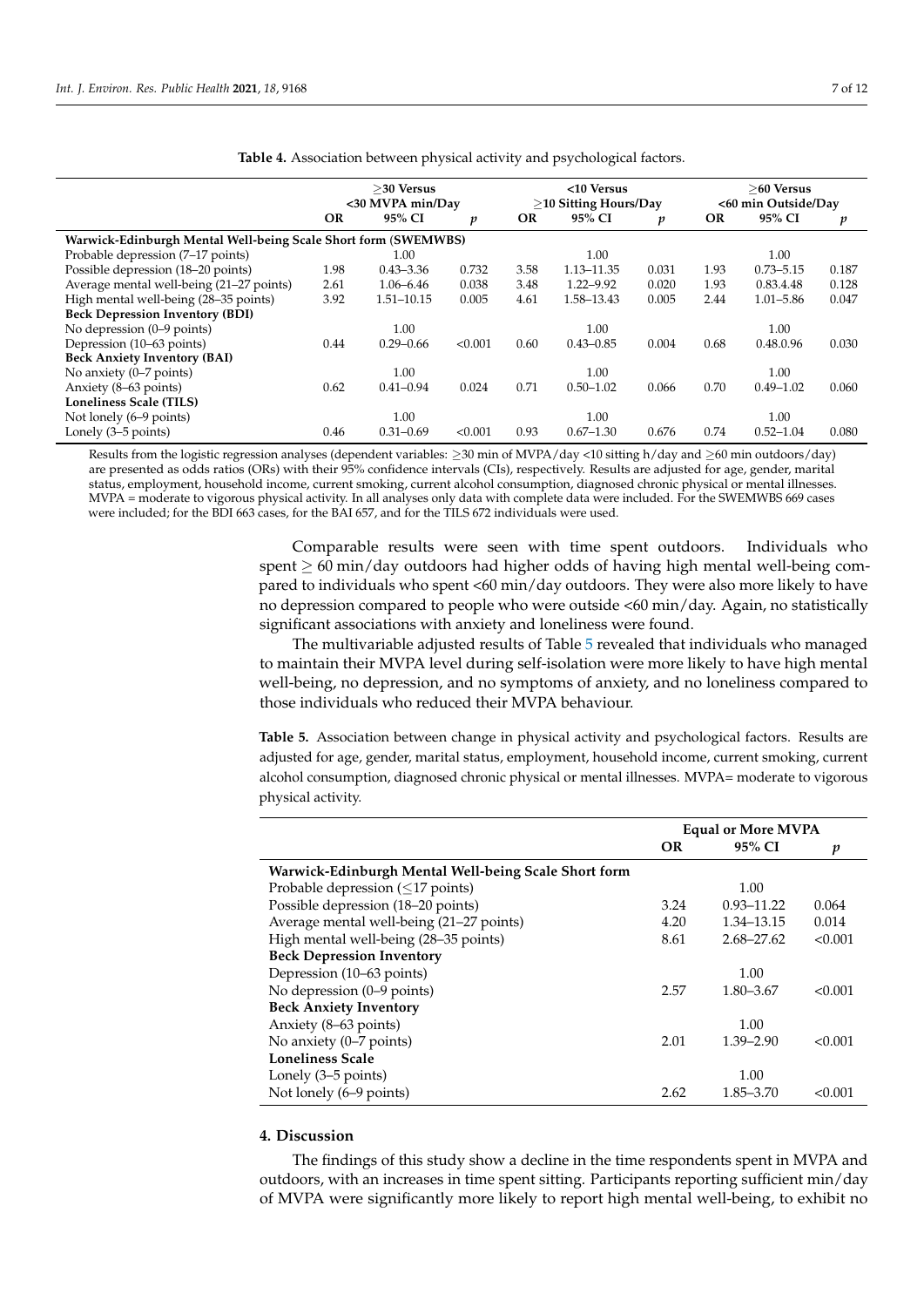symptoms of depression or anxiety, and were more likely not to report feeling lonely. Furthermore, sitting < 10 h/day was positively associated with mental well-being and negatively with depression, showing no statistically significant associations with anxiety or loneliness. Comparable results were found for spending  $\geq 60$  min/day outdoors. Additionally, our results revealed that maintaining MVPA levels during self-isolation could be important for sustaining mental well-being.

Our findings suggest that higher levels of MVPA are associated with reduced depressive symptoms, and are in line with previous studies conducted in various countries across the globe [\[20,](#page-9-14)[36–](#page-10-14)[39\]](#page-10-15). For instance, this was also confirmed in a sample of 8425 adults living in UK, Ireland, New Zealand and Australia [\[21\]](#page-9-15). Additionally, the observed relationship between sitting time and depressive symptoms in our study is comparable to findings by Schuch and colleagues, who reported that individuals spending  $\geq 10$  h/day on sedentary behaviour were more likely to present with depressive symptoms, but not anxiety [\[20\]](#page-9-14). Referencing Hallgren et al. [\[40\]](#page-10-16), Schuch et al. postulated that sedentary periods of more than 10 h/day are needed to increase anxiety [\[20\]](#page-9-14). Additionally, as more than half of the participants were employed, we assume that longer sitting time might also be a result of time spent working from home. Thus, additional PA as a result of commuting to work was not a possibility. However, it is important to note that the association between PA and mental health, particularly depression, is bidirectional and no cause or consequence can be established.

Additionally, the correlation between maintaining pre-pandemic MVPA levels and psychological well-being is supported by findings from an American survey that included 3052 participants and indicated that not reaching PA guidelines was related to depression, loneliness, and stress [\[41\]](#page-10-17). Additionally, a study among 3971 identical twins in the US has shown that a decrease in PA was associated with higher stress and anxiety levels, with the association between anxiety and PA remaining significant after controlling for genetic and environmental factors [\[42\]](#page-10-18).

Looking at the level of MVPA, we observed an overall decrease after self-isolation measures. When comparing these data to Austrian data collected before the pandemic, the percentage of individuals doing regular PA was in the present data set higher, as in the data of the Eurobarometer, showing that 30% of the Austrian adults are physically active on a regular basis [\[43\]](#page-10-19). However, this high amount of MVPA is in accordance with the results reported by Smith and colleagues [\[4\]](#page-9-3), indicating that 75.0% of participants had sufficient MVPA during social distancing, with a mean of 94.0 (SD: 119.1) min/day. In this survey, conducted in the UK, MVPA was assessed in the same way. The same examination done in Brazil, indicated that 53.4% of the participants did  $\geq$ 30 min/day of MVPA [\[20\]](#page-9-14). In summary, it can be said that the level of MVPA was high in all of these studies, which might be due to the participating population (young, well educated). Additionally, an over-estimation of PA might be possible [\[44](#page-10-20)[,45\]](#page-10-21).

The fact that 67.1% of the population was outdoors for  $\geq 60$  min/day was also unexpectedly high, when bearing in mind that from March to April, people were only allowed to leave their homes to go to work, buy groceries, help other people, or go for a walk. Considering the characteristics of the majority of the participants, this result may be driven from the younger adults. However, this is only an assumption. When one looks at the results in more detail, they revealed that being outdoors for  $\geq 60$  min/day is associated with a higher mental well-being and a lower chance for being depressive. In this context it has also be mentioned that especially in urban areas the enforced restrictions on mobility and the closed indoor fitness centres leads to limited PA opportunities [\[46\]](#page-11-0). Additionally, the study by Geng and colleagues, found that stay-at-home restrictions are negatively associated with park visits [\[47\]](#page-11-1).

Taking a closer look at the psychological factors the present study observed marginally higher scores in BAI and lower BDI scores in comparison to the above-mentioned Brazil population, with comparable socioeconomic factors [\[20\]](#page-9-14). Comparing our data to another Austrian COVID-19 survey, we found considerably higher prevalence in depression, mea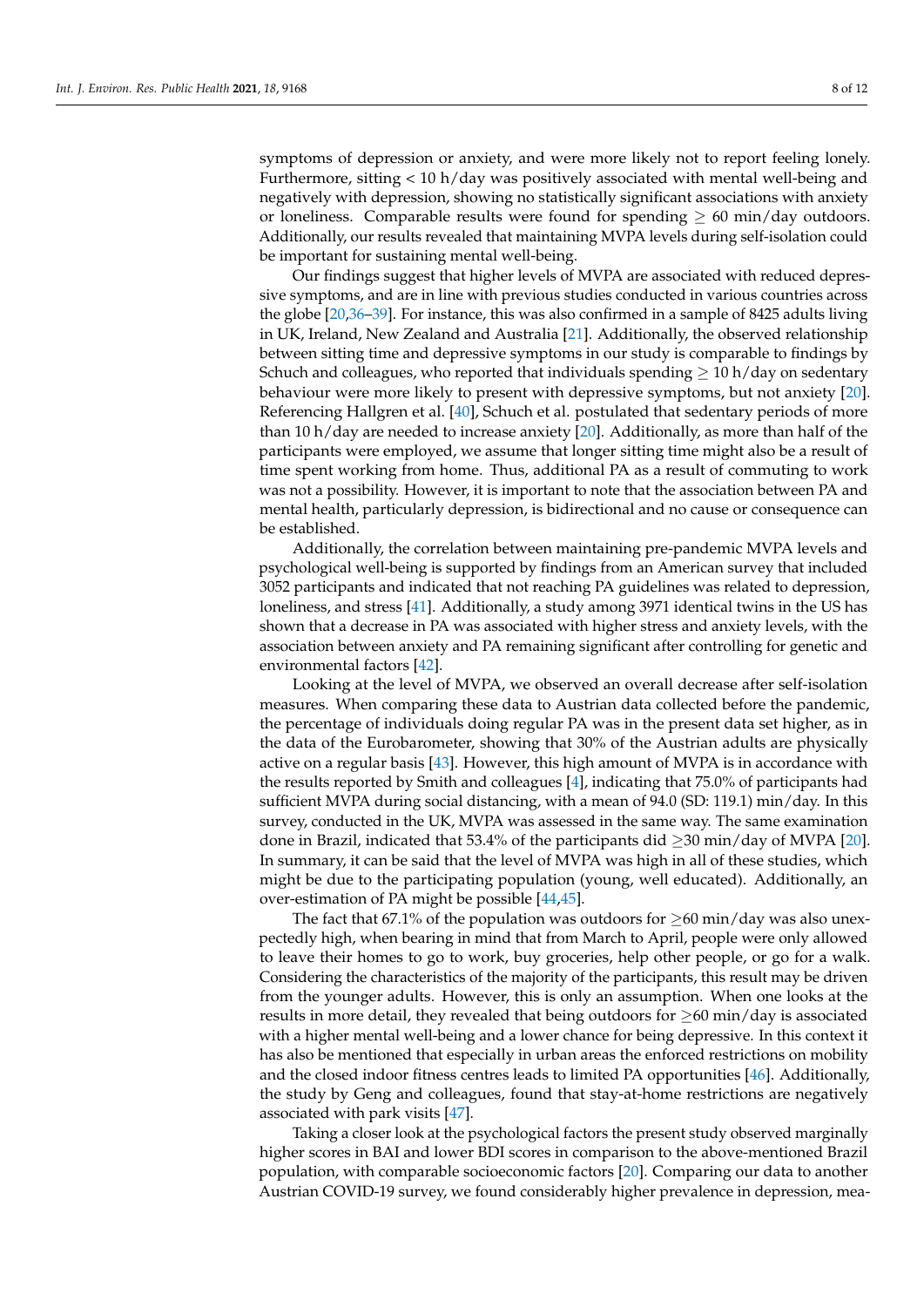suring 21% of depressive and 19% of anxiety symptoms [\[38\]](#page-10-22). Differences might be justified by different measurement tools. Notably, unlike Niehnaus [\[48\]](#page-11-2), we did not observe any gender differences in well-being, depression, or anxiety. Concerning loneliness, we observed comparable results to an UK sample, with 41% of our sample being classified as feeling lonely [\[49\]](#page-11-3).

Based on the present results and the available literature, the following implications can be derived: the association between low PA levels and rising mental health issues is relevant for public health and should be taken into account when considering any type of restriction measures. Additionally, as insufficient PA is a known key risk factor for cardiovascular disease, hypertension, diabetes type 2, and prostate and colon cancer [\[50](#page-11-4)[,51\]](#page-11-5), interventions aiming at increasing MVPA levels and decreasing time spent sitting should be promoted as much as reasonably possible. Considering that PA levels of most individuals decreased during the pandemic, especially in people with chronic illness [\[52\]](#page-11-6), it seems of special interest to all public health stakeholders that conditions should be created enabling individuals to maintain their usual MVPA levels. Nevertheless, given the positive effects of PA on mental health outcomes, measures should be taken to promote outdoor activities and opportunities for outdoor exercises. Considering the development of the pandemic since March 2020, it would be of interest to analyse changes in PA behaviour and mental health over time as well as between country differences.

Some limitations have to be mentioned. Due to the recruitment method through social media (Facebook, Instagram, Twitter), which was necessary under this particular situation, it can be assumed that there was a selection bias. As such, the sample was mostly composed of well-educated women and young adults, whereas participants of lower education and higher age are underrepresented in our sample. Therefore, we may assume that the reported PA levels are higher in comparison with the general Austrian population during the COVID-19 lockdown. Additionally, people who experienced some mental health difficulties or have psychological illness might have been more inclined to participate in the study as they felt the topic was more relevant. This may lead to an overestimation of depression and anxiety. Another limitation is that data was self-reported, which can lead to an overestimation of PA  $[44,45]$  $[44,45]$ . Finally, the cross-sectional design of the study does not permit any conclusion concerning directionality in the relationship between PA and psychological factors.

## **5. Conclusions**

In conclusion, the present results show a positive association between PA and mental well-being during the infection control measures, in a web-based nonrepresentative sample of the Austrian population. Results also show that maintaining MVPA behaviour seems to be important to sustain mental well-being. Therefore, interventions to promote and support higher MVPA levels and a decrease in sitting time during self-isolation should be supported according to the possibilities in order to maintain mental well-being.

**Author Contributions:** Conceptualization, I.G., P.W., L.S. (Lee Smith), M.A.T.; methodology, I.G., P.W., L.S. (Lee Smith)., M.A.T.; validation, I.G. and P.W.; formal analysis, S.H.; investigation, I.G., P.W., L.M., L.T., L.S. (Lisa Seekircher); resources, I.G., P.W., A.R.; data curation, L.T., L.S. (Lisa Seekircher), I.G., P.W.; writing—original draft preparation, S.H., I.G. and L.M.; writing—review and editing, S.H., L.S. (Lee Smith), F.B.S., K.P.S., G.F.L.S., R.L.-B., A.G.-S., A.R., M.A.T., L.T., L.S. (Lisa Seekircher), P.W. and I.G.; supervision, P.W. and I.G.; project administration, I.G. All authors have read and agreed to the published version of the manuscript.

**Funding:** This research received no external funding.

**Institutional Review Board Statement:** The study was conducted according to the guidelines of the Declaration of Helsinki, and approved by the Ethics Committee of the Medical University of Vienna. (protocol code 1331/2020 and 14 April 2020).

**Informed Consent Statement:** Informed consent was obtained from all subjects involved in the study.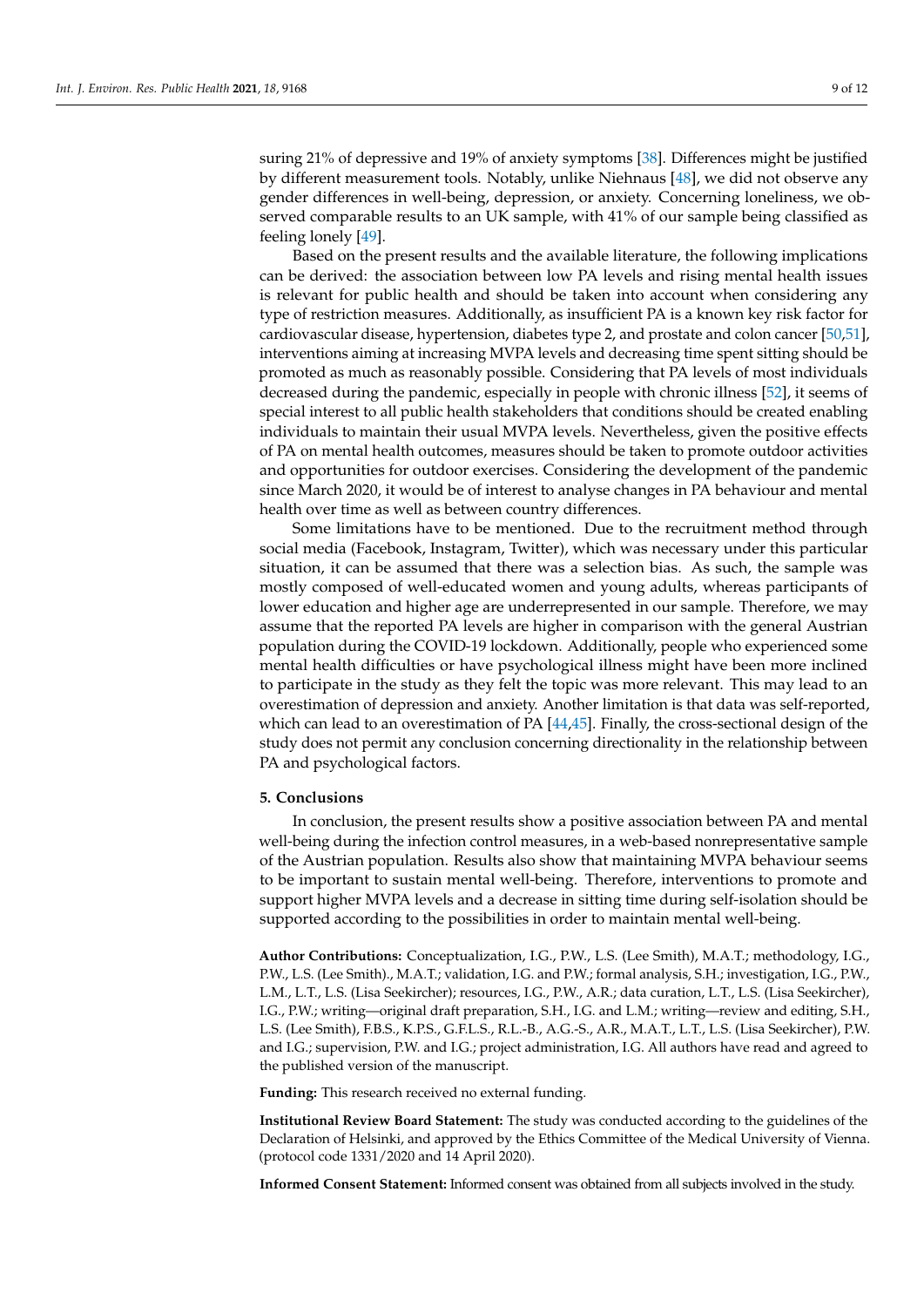**Data Availability Statement:** The data presented in this study are available on request from the corresponding author.

**Conflicts of Interest:** The authors declare no conflict of interest.

## **References**

- <span id="page-9-0"></span>1. WHO. Coronavirus Disease (COVID-19) Advice for the Public 2021. Available online: [https://www.who.int/emergencies/](https://www.who.int/emergencies/diseases/novel-coronavirus-2019/advice-for-public) [diseases/novel-coronavirus-2019/advice-for-public](https://www.who.int/emergencies/diseases/novel-coronavirus-2019/advice-for-public) (accessed on 22 March 2021).
- <span id="page-9-1"></span>2. RegiowikiAT. Chronology of the Corona Crisis in Austria 2021. Available online: [https://regiowiki.at/wiki/](https://regiowiki.at/wiki/Chronologie_der_Corona-Krise_in_%C3%96sterreich) [Chronologie\\_der\\_Corona-Krise\\_in\\_%C3%96sterreich](https://regiowiki.at/wiki/Chronologie_der_Corona-Krise_in_%C3%96sterreich) (accessed on 21 June 2021).
- <span id="page-9-2"></span>3. Tageszeitung. from March until Today: The Chronology of Corona Measures in Austria. Available online: [https://www.tt.com/](https://www.tt.com/artikel/30758341/von-maerz-bis-heute-die-chronologie-der-corona-massnahmen-in-oesterreich) [artikel/30758341/von-maerz-bis-heute-die-chronologie-der-corona-massnahmen-in-oesterreich](https://www.tt.com/artikel/30758341/von-maerz-bis-heute-die-chronologie-der-corona-massnahmen-in-oesterreich) (accessed on 21 June 2021).
- <span id="page-9-3"></span>4. Smith, L.; Jacob, L.; Butler, L.; Schuch, F.; Barnett, Y.; Grabovac, I.; Veronese, N.; Caperchione, C.; Lopez-Sanchez, G.F.; Meyer, J.; et al. Prevalence and correlates of physical activity in a sample of UK adults observing social distancing during the COVID-19 pandemic. *BMJ Open Sport Exerc. Med.* **2020**, *6*, e000850. [\[CrossRef\]](http://doi.org/10.1136/bmjsem-2020-000850)
- 5. Ammar, A.; Brach, M.; Trabelsi, K.; Chtourou, H.; Boukhris, O.; Masmoudi, L.; Bouaziz, B.; Bentlage, E.; How, D.; Ahmed, M.; et al. Effects of COVID-19 Home Confinement on Eating Behaviour and Physical Activity: Results of the ECLB-COVID19 International Online Survey. *Nutrients* **2020**, *12*, 1583. [\[CrossRef\]](http://doi.org/10.3390/nu12061583)
- 6. Schuch, F.B.; Bulzing, R.A.; Meyer, J.; López-Sánchez, G.F.; Grabovac, I.; Willeit, P.; Vancampfort, D.; Caperchione, C.M.; Sadarangani, K.P.; Werneck, A.O.; et al. Moderate to vigorous physical activity and sedentary behavior changes in selfisolating adults during the COVID-19 pandemic in Brazil: A cross-sectional survey exploring correlates. *Sport Sci. Health* **2021**, 1–9. [\[CrossRef\]](http://doi.org/10.1007/s11332-021-00788-x)
- 7. Castaneda-Babarro, A.; Arbillaga-Etxarri, A.; Gutierrez-Santamaria, B.; Coca, A. Physical activity change during COVID-19 confinement. *Int. J. Environ. Res. Public Health* **2020**, *17*, 6878. [\[CrossRef\]](http://doi.org/10.3390/ijerph17186878) [\[PubMed\]](http://www.ncbi.nlm.nih.gov/pubmed/32967091)
- <span id="page-9-11"></span>8. Maugeri, G.; Castrogiovanni, P.; Battaglia, G.; Pippi, R.; D'Agata, V.; Palma, A.; Musumeci, G. The impact of physical activity on psychological health during Covid-19 pandemic in Italy. *Heliyon* **2020**, *6*, e04315. [\[CrossRef\]](http://doi.org/10.1016/j.heliyon.2020.e04315) [\[PubMed\]](http://www.ncbi.nlm.nih.gov/pubmed/32613133)
- 9. Rodríguez-Larrad, A.; Mañas, A.; Labayen, I.; González-Gross, M.; Espin, A.; Aznar, S.; Serrano-Sánchez, J.A.; Vera-Garcia, F.J.; González-Lamuño, D.; Ara, I.; et al. Impact of COVID-19 Confinement on Physical Activity and Sedentary Behaviour in Spanish University Students: Role of Gender. *Int. J. Environ. Res. Public Health* **2021**, *18*, 369. [\[CrossRef\]](http://doi.org/10.3390/ijerph18020369)
- <span id="page-9-4"></span>10. Sadarangani, K.P.; De Roia, G.F.; Lobo, P.; Chavez, R.; Meyer, J.; Cristi-Montero, C.; Martinez-Gomez, D.; Ferrari, G.; Schuch, F.B.; Gil-Salmerón, A.; et al. Changes in sitting time, screen exposure and physical activity during COVID-19 lockdown in south American adults: A cross-sectional study. *Int. J. Environ. Res. Public Health* **2021**, *18*, 5239. [\[CrossRef\]](http://doi.org/10.3390/ijerph18105239)
- <span id="page-9-5"></span>11. Caputo, E.L.; Reichert, F.F. Studies of physical activity and COVID-19 during the pandemic: A scoping review. *J. Phys. Act. Health* **2020**, *17*, 1275–1284. [\[CrossRef\]](http://doi.org/10.1123/jpah.2020-0406)
- <span id="page-9-6"></span>12. Arora, T.; Grey, I. Health behaviour changes during COVID-19 and the potential consequences: A mini-review. *J. Health Psychol.* **2020**, *25*, 1155–1163. [\[CrossRef\]](http://doi.org/10.1177/1359105320937053) [\[PubMed\]](http://www.ncbi.nlm.nih.gov/pubmed/32551944)
- <span id="page-9-7"></span>13. Stanton, R.; To, Q.G.; Khalesi, S.; Williams, S.L.; Alley, S.J.; Thwaite, T.L.; Fenning, A.S.; Vandelanotte, C. Depression, anxiety and stress during COVID-19: Associations with changes in physical activity, sleep, tobacco and alcohol use in australian adults. *Int. J. Environ. Res. Public Health.* **2020**, *17*, 4065. [\[CrossRef\]](http://doi.org/10.3390/ijerph17114065)
- <span id="page-9-8"></span>14. Hossain, M.M.; Tasnim, S.; Sultana, A.; Faizah, F.; Mazumder, H.; Zou, L.; McKyer, E.L.J.; Ahmed, H.U.; Ma, P. Epidemiology of mental health problems in COVID-19: A review. *F1000Research* **2020**, *9*, 636. [\[CrossRef\]](http://doi.org/10.12688/f1000research.24457.1) [\[PubMed\]](http://www.ncbi.nlm.nih.gov/pubmed/33093946)
- <span id="page-9-9"></span>15. Talevi, D.; Socci, V.; Carai, M.; Carnaghi, G.; Faleri, S.; Trebbi, E.; di Bernardo, A.; Capelli, F.; Pacitti, F. Mental health outcomes of the CoViD-19 pandemic. *Riv. Psichiatr.* **2020**, *55*, 137–144. [\[CrossRef\]](http://doi.org/10.1708/3382.33569) [\[PubMed\]](http://www.ncbi.nlm.nih.gov/pubmed/32489190)
- <span id="page-9-10"></span>16. Budimir, S.; Pieh, C.; Dale, R.; Probst, T. Severe mental health symptoms during COVID-19: A comparison of the United Kingdom and Austria. *Healthcare* **2021**, *9*, 191. [\[CrossRef\]](http://doi.org/10.3390/healthcare9020191) [\[PubMed\]](http://www.ncbi.nlm.nih.gov/pubmed/33572425)
- <span id="page-9-12"></span>17. Rebar, A.L.; Stanton, R.; Geard, D.; Short, C.; Duncan, M.J.; Vandelanotte, C. A meta-meta-analysis of the effect of physical activity on depression and anxiety in non-clinical adult populations. *Health Psychol. Rev.* **2015**, *9*, 366–378. [\[CrossRef\]](http://doi.org/10.1080/17437199.2015.1022901)
- 18. McDowell, C.P.; Dishman, R.K.; Gordon, B.R.; Herring, M.P. Physical activity and anxiety: A systematic review and meta-analysis of prospective cohort studies. *Am. J. Prev. Med.* **2019**, *57*, 545–556. [\[CrossRef\]](http://doi.org/10.1016/j.amepre.2019.05.012)
- <span id="page-9-13"></span>19. Huang, Y.; Li, L.; Gan, Y.; Wang, C.; Jiang, H.; Cao, S.; Lu, Z. Sedentary behaviors and risk of depression: A meta-analysis of prospective studies. *Transl. Psychiatry* **2020**, *10*, 26. [\[CrossRef\]](http://doi.org/10.1038/s41398-020-0715-z)
- <span id="page-9-14"></span>20. Schuch, F.B.; Bulzing, R.A.; Meyer, J.; Vancampfort, D.; Firth, J.; Stubbs, B.; Grabovac, I.; Willeit, P.; Tavares, V.D.O.; Calegaro, V.C.; et al. Associations of moderate to vigorous physical activity and sedentary behavior with depressive and anxiety symptoms in self-isolating people during the COVID-19 pandemic: A cross-sectional survey in Brazil. *Psychiatry Res.* **2020**, *292*, 113339. [\[CrossRef\]](http://doi.org/10.1016/j.psychres.2020.113339)
- <span id="page-9-15"></span>21. Faulkner, J.; O'Brien, W.J.; McGrane, B.; Wadsworth, D.; Batten, J.; Askew, C.D.; Badenhorst, C.; Byrd, E.; Coulter, M.; Draper, N.; et al. Physical activity, mental health and well-being of adults during initial COVID-19 containment strategies: A multi-country cross-sectional analysis. *J. Sci. Med. Sport* **2021**, *24*, 320–326. [\[CrossRef\]](http://doi.org/10.1016/j.jsams.2020.11.016)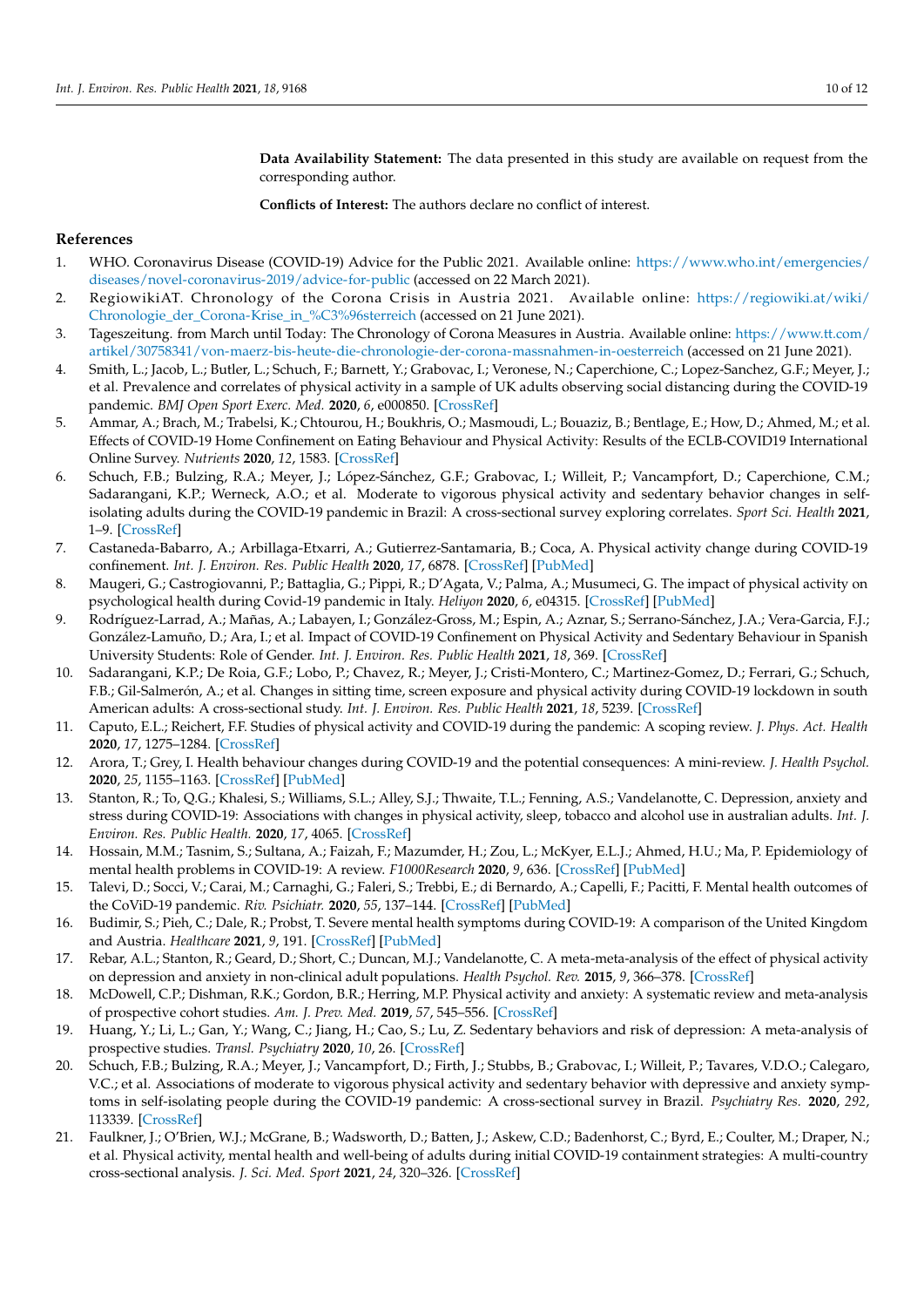- <span id="page-10-0"></span>22. López-Bueno, R.; Calatayud, J.; Ezzatvar, Y.; Casajús, J.A.; Smith, L.; Andersen, L.L.; Lopez-Sanchez, G.F. Association between current physical activity and current perceived anxiety and mood in the initial phase of COVID-19 confinement. *Front. Psychiatry* **2020**, *11*, 729. [\[CrossRef\]](http://doi.org/10.3389/fpsyt.2020.00729) [\[PubMed\]](http://www.ncbi.nlm.nih.gov/pubmed/32793013)
- <span id="page-10-1"></span>23. Cindrich, S.L.; Lansing, J.E.; Brower, C.S.; McDowell, C.P.; Herring, M.P.; Meyer, J.D. Associations between change in outside time pre- and post-COVID-19 public health restrictions and mental health: Brief research report. *Front. Public Health* **2021**, *9*, 619129. [\[CrossRef\]](http://doi.org/10.3389/fpubh.2021.619129)
- <span id="page-10-2"></span>24. Craig, C.L.; Marshall, A.L.; Sjostrom, M.; Bauman, A.E.; Booth, M.L.; Ainsworth, B.E.; Pratt, M.; Ekelund, U.; Yngve, A.; Sallis, J.F.; et al. International physical activity questionnaire: 12-country reliability and validity. *Med. Sci. Sports Exerc.* **2003**, *35*, 1381–1395. [\[CrossRef\]](http://doi.org/10.1249/01.MSS.0000078924.61453.FB)
- <span id="page-10-3"></span>25. Mader, U.; Martin, B.W.; Schutz, Y.; Marti, B. Validity of four short physical activity questionnaires in middle-aged persons. *Med. Sci. Sports Exerc.* **2006**, *38*, 1255–1266. [\[CrossRef\]](http://doi.org/10.1249/01.mss.0000227310.18902.28) [\[PubMed\]](http://www.ncbi.nlm.nih.gov/pubmed/16826022)
- <span id="page-10-4"></span>26. IPAQ. Guidelines for Data Processing and Analysis of the International Physical Activity Questionnaire (IPAQ)—Short Form. 2004. Available online: [https://www.physio-pedia.com/images/c/c7/Quidelines\\_for\\_interpreting\\_the\\_IPAQ.pdf](https://www.physio-pedia.com/images/c/c7/Quidelines_for_interpreting_the_IPAQ.pdf) (accessed on 1 July 2021).
- <span id="page-10-5"></span>27. World Health Organization. Global Recommendations on Physical Activity for Health 2010. Available online: [http://www.who.int/dietphysicalactivity/factsheet\\_recommendations/en/](http://www.who.int/dietphysicalactivity/factsheet_recommendations/en/) (accessed on 1 July 2021).
- <span id="page-10-6"></span>28. Gibson, A.M.; Muggeridge, D.J.; Hughes, A.R.; Kelly, L.; Kirk, A. An examination of objectively-measured sedentary behavior and mental well-being in adults across week days and weekends. *PLoS ONE* **2017**, *12*, e0185143. [\[CrossRef\]](http://doi.org/10.1371/journal.pone.0185143) [\[PubMed\]](http://www.ncbi.nlm.nih.gov/pubmed/28934319)
- <span id="page-10-7"></span>29. Tennant, R.; Hiller, L.; Fishwick, R.; Platt, S.; Joseph, S.; Weich, S.; Parkinson, J.; Secker, J.; Stewart-Brown, S. The Warwick-Edinburgh Mental Well-being Scale (WEMWBS): Development and UK validation. *Health Qual Life Outcomes* **2007**, *5*, 63. [\[CrossRef\]](http://doi.org/10.1186/1477-7525-5-63) [\[PubMed\]](http://www.ncbi.nlm.nih.gov/pubmed/18042300)
- <span id="page-10-8"></span>30. Warwick Medical School. Collect, Score, Analyse and Interpret WEMWBS 2021. Available online: [https://warwick.ac.uk/fac/](https://warwick.ac.uk/fac/sci/med/research/platform/wemwbs/using/howto) [sci/med/research/platform/wemwbs/using/howto](https://warwick.ac.uk/fac/sci/med/research/platform/wemwbs/using/howto) (accessed on 1 July 2021).
- <span id="page-10-9"></span>31. Kuhner, C.; Burger, C.; Keller, F.; Hautzinger, M. Reliability and validity of the revised beck depression inventory (BDI-II). Results from German samples. *Nervenarzt* **2007**, *78*, 651–656. [\[CrossRef\]](http://doi.org/10.1007/s00115-006-2098-7)
- <span id="page-10-10"></span>32. Beck, A.T.; Ward, C.H.; Mendelson, M.; Mock, J.; Erbaugh, J. An inventory for measuring depression. *Arch. Gen. Psychiatry* **1961**, *4*, 561–571. [\[CrossRef\]](http://doi.org/10.1001/archpsyc.1961.01710120031004) [\[PubMed\]](http://www.ncbi.nlm.nih.gov/pubmed/13688369)
- <span id="page-10-11"></span>33. Geissner, E.; Huetteroth, A. Beck anxiety inventory German version—A reliable, valid, patientfriendly instrument for measuring clinical anxiety. *Psychother. Psychosom. Med. Psychol.* **2018**, *68*, 118–125. [\[CrossRef\]](http://doi.org/10.1055/s-0043-122941) [\[PubMed\]](http://www.ncbi.nlm.nih.gov/pubmed/29351711)
- <span id="page-10-12"></span>34. Beck, A.T.; Epstein, N.; Brown, G.; Steer, R.A. An inventory for measuring clinical anxiety: Psychometric properties. *J. Consult. Clin. Psychol.* **1988**, *56*, 893–897. [\[CrossRef\]](http://doi.org/10.1037/0022-006X.56.6.893)
- <span id="page-10-13"></span>35. Hughes, M.E.; Waite, L.J.; Hawkley, L.C.; Cacioppo, J.T. A short scale for measuring loneliness in large surveys: Results from two population-based studies. *Res. Aging* **2004**, *26*, 655–672. [\[CrossRef\]](http://doi.org/10.1177/0164027504268574) [\[PubMed\]](http://www.ncbi.nlm.nih.gov/pubmed/18504506)
- <span id="page-10-14"></span>36. Jacob, L.; Tully, M.A.; Barnett, Y.; Lopez-Sanchez, G.F.; Butler, L.; Schuch, F.; López-Bueno, R.; McDermott, D.; Firth, J.; Grabovac, I.; et al. The relationship between physical activity and mental health in a sample of the UK public: A cross-sectional study during the implementation of COVID-19 social distancing measures. *Ment. Health Phys. Act.* **2020**, *19*, 100345. [\[CrossRef\]](http://doi.org/10.1016/j.mhpa.2020.100345)
- 37. Qin, F.; Song, Y.; Nassis, G.P.; Zhao, L.; Dong, Y.; Zhao, C.; Feng, Y.; Zhao, J. Physical activity, screen time, and emotional well-being during the 2019 novel coronavirus outbreak in China. *Int. J. Environ. Res. Public Health* **2020**, *17*, 5170. [\[CrossRef\]](http://doi.org/10.3390/ijerph17145170) [\[PubMed\]](http://www.ncbi.nlm.nih.gov/pubmed/32709003)
- <span id="page-10-22"></span>38. Pieh, C.; Budimir, S.; Probst, T. The effect of age, gender, income, work, and physical activity on mental health during coronavirus disease (COVID-19) lockdown in Austria. *J. Psychosom. Res.* **2020**, *136*, 110186. [\[CrossRef\]](http://doi.org/10.1016/j.jpsychores.2020.110186) [\[PubMed\]](http://www.ncbi.nlm.nih.gov/pubmed/32682159)
- <span id="page-10-15"></span>39. Wolf, S.; Seiffer, B.; Zeibig, J.M.; Welkerling, J.; Brokmeier, L.; Atrott, B.; Ehring, T.; Schuch, F.B. Is physical activity associated with less depression and anxiety during the COVID-19 pandemic? A rapid systematic review. *Sports Med.* **2021**, *51*, 1771–1783. [\[CrossRef\]](http://doi.org/10.1007/s40279-021-01468-z)
- <span id="page-10-16"></span>40. Hallgren, M.; Owen, N.; Vancampfort, D.; Dunstan, D.W.; Wallin, P.; Andersson, G.; Ekblom-Bak, E. Associations of sedentary behavior in leisure and occupational contexts with symptoms of depression and anxiety. *Prev. Med.* **2020**, *133*, 106021. [\[CrossRef\]](http://doi.org/10.1016/j.ypmed.2020.106021) [\[PubMed\]](http://www.ncbi.nlm.nih.gov/pubmed/32044415)
- <span id="page-10-17"></span>41. Meyer, J.; McDowell, C.; Lansing, J.; Brower, C.; Smith, L.; Tully, M.; Herring, M. Changes in Physical Activity and Sedentary Behavior in Response to COVID-19 and Their Associations with Mental Health in 3052 US Adults. *Int. J. Environ. Res. Public Health* **2020**, *17*, 6469. [\[CrossRef\]](http://doi.org/10.3390/ijerph17186469) [\[PubMed\]](http://www.ncbi.nlm.nih.gov/pubmed/32899495)
- <span id="page-10-18"></span>42. Duncan, G.E.; Avery, A.R.; Seto, E.; Tsang, S. Perceived change in physical activity levels and mental health during COVID-19: Findings among adult twin pairs. *PLoS ONE* **2020**, *15*, e0237695. [\[CrossRef\]](http://doi.org/10.1371/journal.pone.0237695)
- <span id="page-10-19"></span>43. European Commission. Austria Physical Activity Factsheet. Available online: [https://www.euro.who.int/\\_\\_data/assets/](https://www.euro.who.int/__data/assets/pdf_file/0007/288052/AUSTRIA-Physical-Activity-Factsheet.pdf#:~{}:text=According%20to%20the%20HBSC%20results,hours%20per%20week%20(8)) [pdf\\_file/0007/288052/AUSTRIA-Physical-Activity-Factsheet.pdf#:~{}:text=According%20to%20the%20HBSC%20results,](https://www.euro.who.int/__data/assets/pdf_file/0007/288052/AUSTRIA-Physical-Activity-Factsheet.pdf#:~{}:text=According%20to%20the%20HBSC%20results,hours%20per%20week%20(8)) [hours%20per%20week%20\(8\)](https://www.euro.who.int/__data/assets/pdf_file/0007/288052/AUSTRIA-Physical-Activity-Factsheet.pdf#:~{}:text=According%20to%20the%20HBSC%20results,hours%20per%20week%20(8)) (accessed on 17 August 2021).
- <span id="page-10-20"></span>44. Klesges, R.C.; Eck, L.H.; Mellon, M.W.; Fulliton, W.; Somes, G.W.; Hanson, C.L. The accuracy of self-reports of physical activity. *Med. Sci. Sports Exerc.* **1990**, *22*, 690–697. [\[CrossRef\]](http://doi.org/10.1249/00005768-199010000-00022) [\[PubMed\]](http://www.ncbi.nlm.nih.gov/pubmed/2233209)
- <span id="page-10-21"></span>45. Lee, P.H.; Macfarlane, D.J.; Lam, T.H.; Stewart, S.M. Validity of the international physical activity questionnaire short form (IPAQ-SF): A systematic review. *Int. J. Behav. Nutr. Phys. Act.* **2011**, *8*, 115. [\[CrossRef\]](http://doi.org/10.1186/1479-5868-8-115) [\[PubMed\]](http://www.ncbi.nlm.nih.gov/pubmed/22018588)